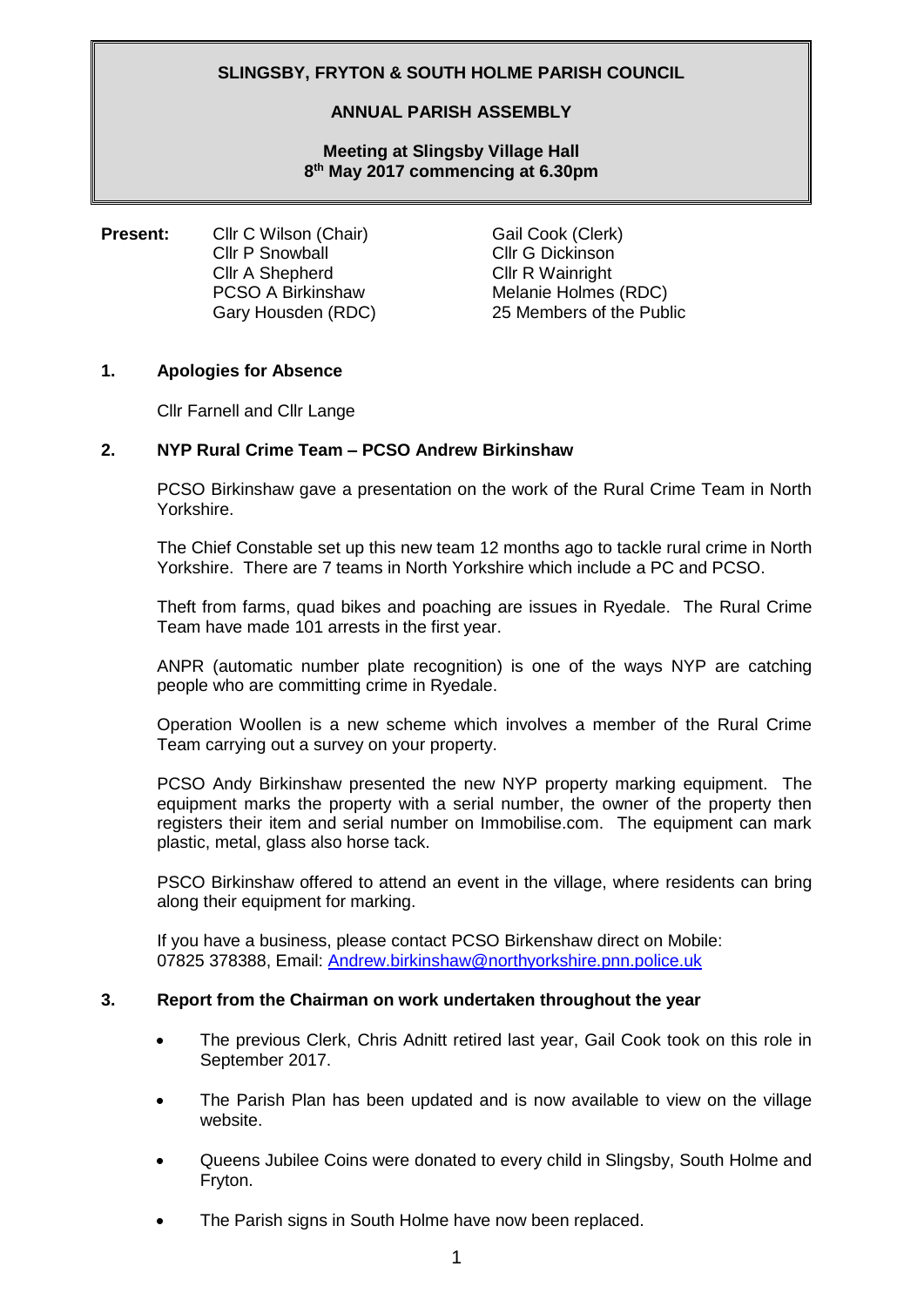- Thank you to County Cllr Claire Wood for her continued support and funding for certain projects.
- Thank you to Mr Dawson who makes an excellent job of cutting the grass on The Green and the cemetery.
- The Maypole has now been painted
- The main expenses for the parish are lighting, grass cutting and the Clerks salary.
- The wall numbers in the Cemetery have now been renewed as part of the ongoing maintenance.
- Highways

Complaints received regarding the state of the footpaths in the village. NYCC Highways quoted for the work which was extremely expensive, the Parish Council are concentrating on siding out on the footpath towards the cemetery.

 HOUSE TO RENT The Mouse House, Barton le Street, Rent £100.96 per week. Please contact RDC

## **4. Section 106 Funding Update – Gary Housden**

Gary Housden, Head of Planning at Ryedale District Council gave an overview of the Section 106 process at the Slingsby, South Holme and Fryton Annual Parish Assembly held on 8th May 2017.

Section 106 Funding is available for the provision of and/or improvements to public open space projects only within Slingsby Parish. The developer Mandale Homes was required to pay a sum of £45,324 to Ryedale District Council on the practical completion of the seventh house on the site of the old haulage yard, the money is expected shortly.

The arrangements for bidding for Section 106 money will be launched by RDC shortly and further information will be available in due course. The District Council will consult the Parish Council on any eligible applications submitted for funding.

Contact Details: [gary.housden@ryedale.gov.uk](mailto:gary.housden@ryedale.gov.uk) 

## **5. Melanie Holmes – Ryedale District Council Community Officer**

Ryedale District Council has six Community Officers covering the whole of Ryedale. Duties include air quality testing, fly tipping, stray dogs, water testing, fixed penalty notices, dog fouling, nuisance and noise, home condition surveys, business rates visits, housing benefit visits, trade waste, community safety, road safety and Pubwatch in addition to other duties.

The launch of the Amotherby Ward Pilot will be held on  $27<sup>th</sup>$  June 2017, 3pm-8pm at Amotherby Village Hall

Email: [melanie.holmes@ryedale.gov.uk](mailto:melanie.holmes@ryedale.gov.uk) Tel: 01653 60066 Ext:

#### **6. Open Forum**